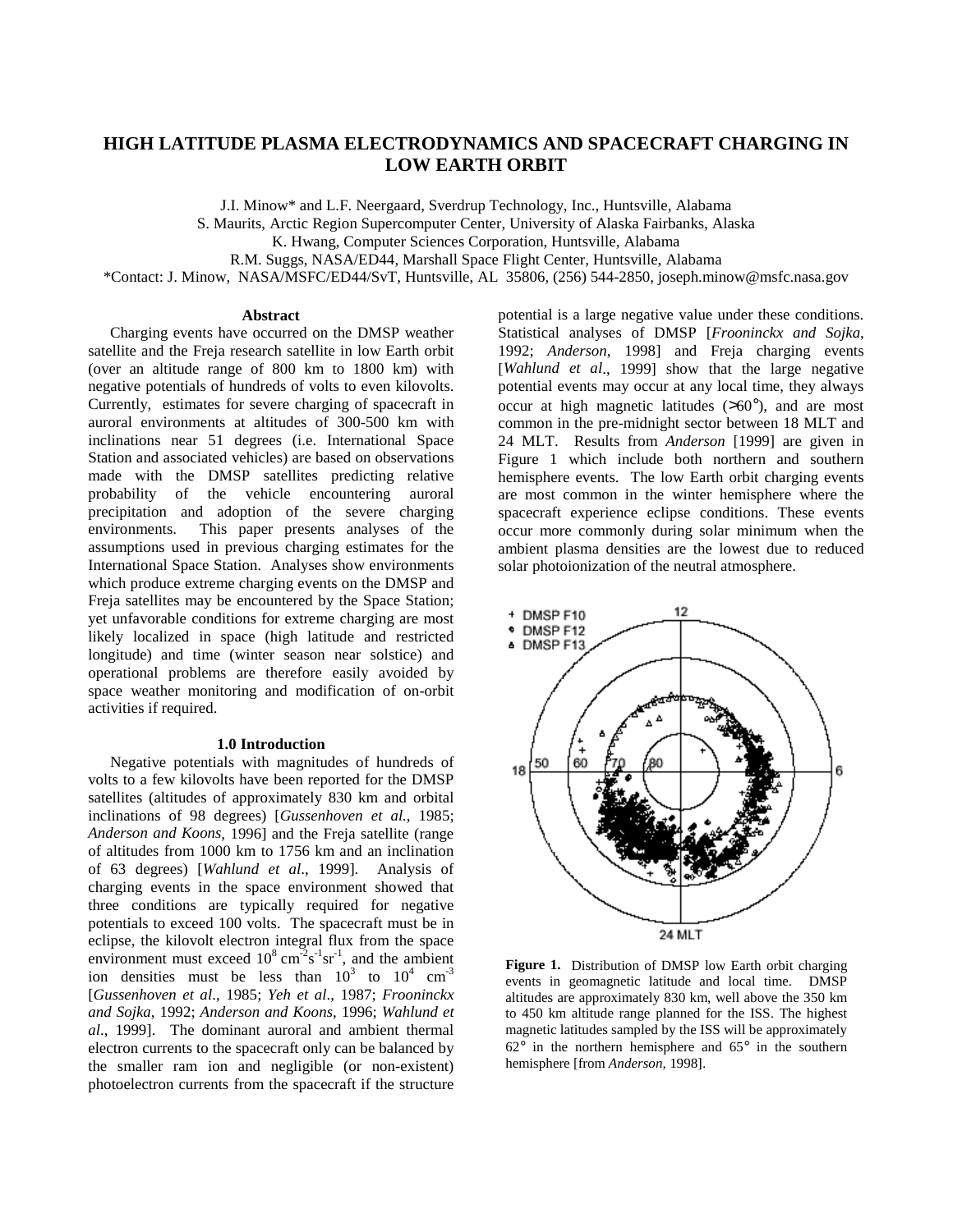Negative impacts of spacecraft charging on the International Space Station (ISS) are mitigated by the use of the plasma contactor device which provides an active method of discharging excess negative charge to space. A variety of different plasma environments have been adopted for analysis of the effect of charging on the spacecraft in the instance of failure or absence of a plasma contactor. For example, *Carruth et al*. [2001] recently evaluated the effects of charging on the ISS in the advent of a contactor failure. They considered only the thermal ionospheric plasma environments with a  $10^6$  cm<sup>-3</sup> ambient ion density, a relatively more benign case than those responsible for the extreme charging events on the DMSP and Freja spacecraft at greater altitudes. In contrast, early studies of *Purvis et al.* [1994] adopted the DMSP severe charging environments as a "worst-case" to estimate the magnitude of ISS structure potentials during auroral encounters if a plasma contactor is not used to control the potential. While ambient ionosphere parameters are a good choice for long-term impact on a spacecraft, the choice of "worst-case" environments for use in charging calculations requires special consideration. Expensive solutions to charging problems that do not exist are the result of overestimating the severity of the environment. Underestimates of the worst conditions that may be encountered in an orbit are particularly dangerous and can lead to operations under hazardous conditions or even system failures.

*Frooninckx and Sojka* [1992] predicted that the severe charging environments encountered by DMSP and Freja at high altitudes may be present at altitudes as low as 300 km, consistent with the *Purvis et al*. choice as a worstcase design environment for charging studies. This paper determines if objects in ISS type orbits (51.6° inclination and altitudes of 350 km to 450 km) can encounter a space environment which causes negative spacecraft structure potentials in excess of 100 volts, like that experienced by the DMSP and Freja satellites.

## **2.0 Auroral Electron Flux**

There are two primary mechanisms that will decrease the electron flux measured at a low altitude on a magnetic field line from the incident value measured on the same field line at a greater altitude. Scattering and absorption by the atmosphere alters the energy spectrum and reduces the total flux of the precipitating electrons. Mirroring of particles above the lower altitude will alter the initial pitch angle distribution and remove some fraction of the flux observed at the greater altitude.

Theoretical calculations of variations in the auroral electron energy flux due to interactions with the atmosphere over a range of altitudes are shown in Figure 2 [from *Min et al*., 1993]. Changes to the incident energy spectrum at 800 km in Figure 2(a) are insignificant for



**Figure 2.** Auroral electron interaction with the atmosphere. Electrons are incident at 800 km with (a) changes in energy spectra shown for two altitudes, and (b) variations in 2 keV electron flux altitude [adapted from *Min et al*., 1993].

energies greater than a few keV at 400 km altitude typical for the ISS. Collision cross sections for electron interactions with the atmosphere are strongly energy dependent and typically peak at energies of 1 to 100 eV (cf. *Rees*, 1989). The reduced atmospheric density and small interaction cross sections at keV (and particularly 10's of keV) energies result in mean free paths greater than 100 km for altitudes above approximately 250 km. In Figure 2(b) the flux of 2 keV monoenergetic electrons is computed for a range of altitudes. Only at altitudes less than approximately 200 km does a flux decrease, due to atmospheric interactions, become significant. Electron interactions with the atmosphere at energies important to charging will not significantly reduce the electron flux from the values observed by DMSP or Freja at altitudes greater than 800 km over the operational altitude range of the Station.

Mirroring of some fraction of the electron population at altitudes greater than the ISS orbit, but below the DMSP or Freja altitudes, is not likely to be a significant process for reducing electron flux below the critical levels identified with the high-level charging events. For example, consider the  $10^8$  cm<sup>-2</sup>s<sup>-1</sup>sr<sup>-1</sup> flux threshold *Gussenhoven et al*. [1984] identified in the DMSP charging events with the SSJ/4 detectors. DMSP satellites are three-axis stabilized and the SSJ/4 detectors sample the local zenith with acceptance half angles of approximately 3° by 4°. Application of the first adiabatic invariant for particles with 4° pitch angles in a dipole field shows that DMSP observations of electron flux above the critical value for high-level charging at approximately 800 km altitude represents particles that mirror above 350 km (impacting the entire range of ISS altitudes) for all geomagnetic latitudes above approximately 58°. This value is conservative since pitch angle distributions for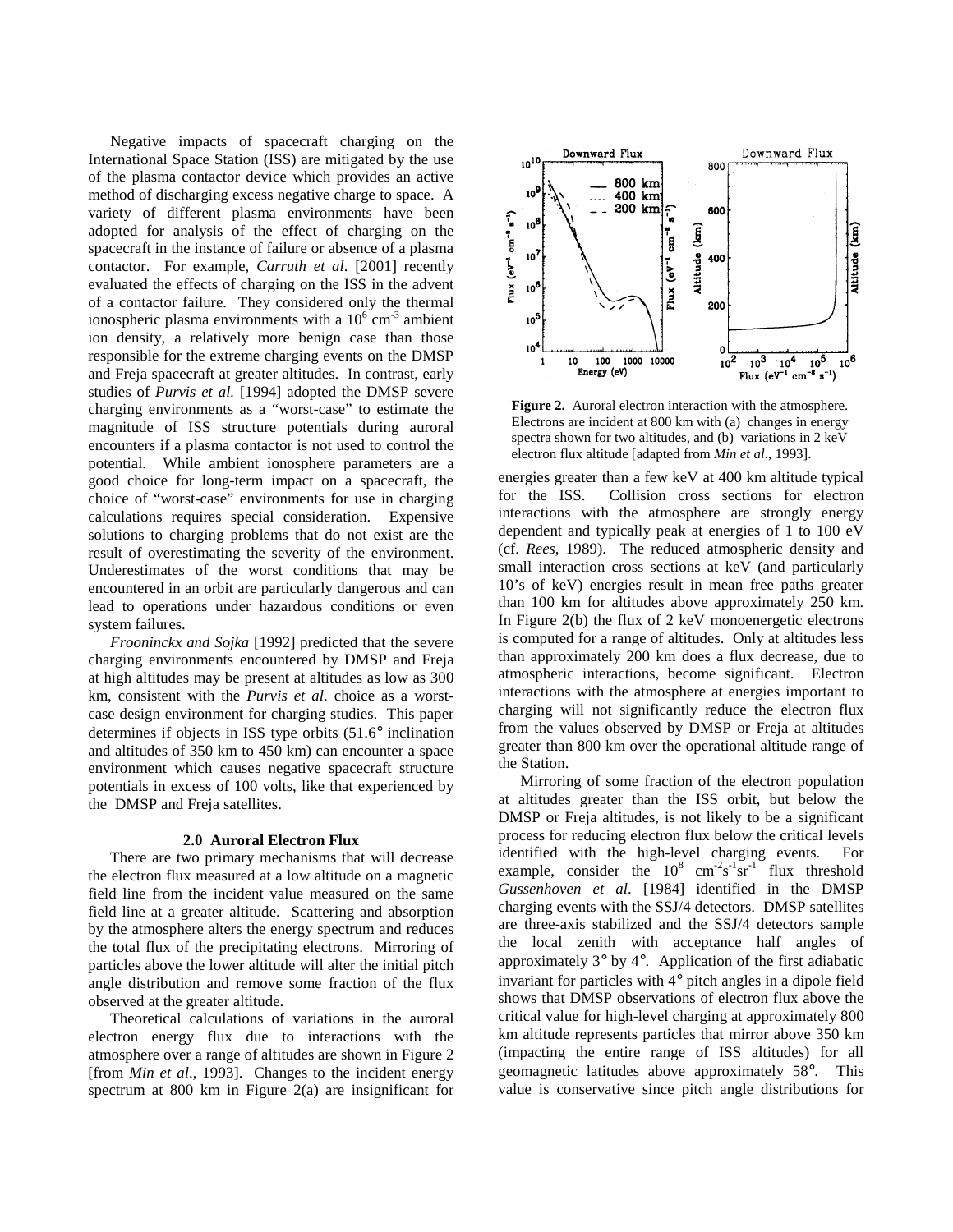auroral electrons typically peak along the field line. DMSP observations of precipitating auroral electron flux on field lines with significant dip angles represent a lower bound to the actual flux at altitudes >800 km because the SSJ/4 detector will measure electrons with pitch angles greater than the field aligned component of the pitch angle distribution. Flux measurements in excess of the critical value in this case are still indicative of the presence of flux at ISS altitudes with intensities consistent with the DMSP charging events. In addition, DMSP observations of precipitating electrons show significant periods where the aurora moves equatorward of 60° magnetic latitude (or even to geomagnetic latitudes of 50° to 55°) for intervals of a day or longer [*Madden and Gussenhoven*, 1990]. Field aligned electron fluxes are present in these conditions over a range of latitudes sampled by the ISS.

Auroral electrons of a few to 10's of keV, that are indicated as the primary source of severe charging on the DMSP and Freja spacecrafts, will essentially be unaffected by the atmosphere at ISS altitudes. These same particles will mirror at or below the minimum ISS altitudes. Observations from DMSP or other spacecraft of energetic electron flux which have sufficient energy to result in high-level charging events at altitudes >800 km are directly applicable to the 350 km to 450 km altitudes at which the ISS operates.

#### **3.0 Ionosphere Density**

*Frooninckx and Sojka* [1992] used a Time-Dependent Ionospheric Model (TDIM) to demonstrate that reduced plasma densities, associated with DMSP charging events at 800 km in the winter hemisphere, result from plasma transport effects producing "polar holes" and ion "troughs" due to recombination of the plasma. High latitude holes form where plasma convection paths do not intersect the terminator allowing recombination of ions and electrons to reduce the density without the benefit of periodic replacement due to photoionization of the neutral atmosphere. The ion trough forms in the premidnight sector where the convection electric field produced by the solar wind interaction with the magnetosphere is oppositely directed from the terrestrial corotation electric field. Plasma stagnation where the ion drift velocity is low provides ample time for recombination to reduce the magnitude of the ion density.

Examples of the ion trough and variations in high latitude ion density due to convective electric field drifts of the plasma are shown in Figure 3 using results from a three-dimensional and time dependent Eulerian Parallel Polar Ionosphere Model (UAF EPPIM) developed at the University of Alaska [*Maurits and Watkins*, 1996b]. UAF EPPIM provides distributions of plasma density for geographic latitudes greater than 50° in the simulation



**Figure 3.** Example of ion density  $(cm<sup>-3</sup>)$  at 290 km for geographic latitudes greater than 50° from UAF EPPIM for winter solstice conditions at 5 UT. Note presence of plasma "tongue" due to convection of plasma into the polar cap. Region of depleted plasma density in night sector is the ion trough. Minimum densities are approximately  $10^4$  cm<sup>-3</sup> in this example. The expanded region on the left highlights the high resolution capability of the model [from *Maurits and Watkins*, 1996a].

results shown in figure 3 (although the code itself is implemented on a Cartesian grid that considers lower geographic latitudes). This model has the capability of providing real-time estimates of latitude, longitude, and altitude variations of the ambient plasma density in the vicinity of the pre-midnight sector for midwinter conditions over a geomagnetic latitude range of 50°-65° that are important to ISS. At the University of Alaska the UAF EPPIM code is run in real time and results are available on a public access web site:

# http://www.arsc.edu/SpaceWeather

Real-time monitoring of extreme charging environments for high latitude segments of the ISS orbits can be implemented using the UAF EPPIM code. Parameters used to define auroral electron input, convection electric fields, geomagnetic activity, are all updated on a regular basis using solar wind plasma and magnetic field parameters obtained from the Advanced Composition Explorer satellite at L1 coupled with geomagnetic indices and other required environment data available from the National Oceanic and Atmospheric Administration's Space Environment Center.

*Frooninckx and Sojka* [1992] identified the high latitude polar hole and the ion trough as regions of particular importance to the DMSP charging events because ion density is further reduced from ambient nightside ionospheric values in this regions. Ambient ion densities as low as  $10^3$  cm<sup>-3</sup> are predicted by TDIM for 300 km altitudes within the polar hole. The TIDM results are consistent with  $10^2$  to  $10^3$  cm<sup>-3</sup> densities measured in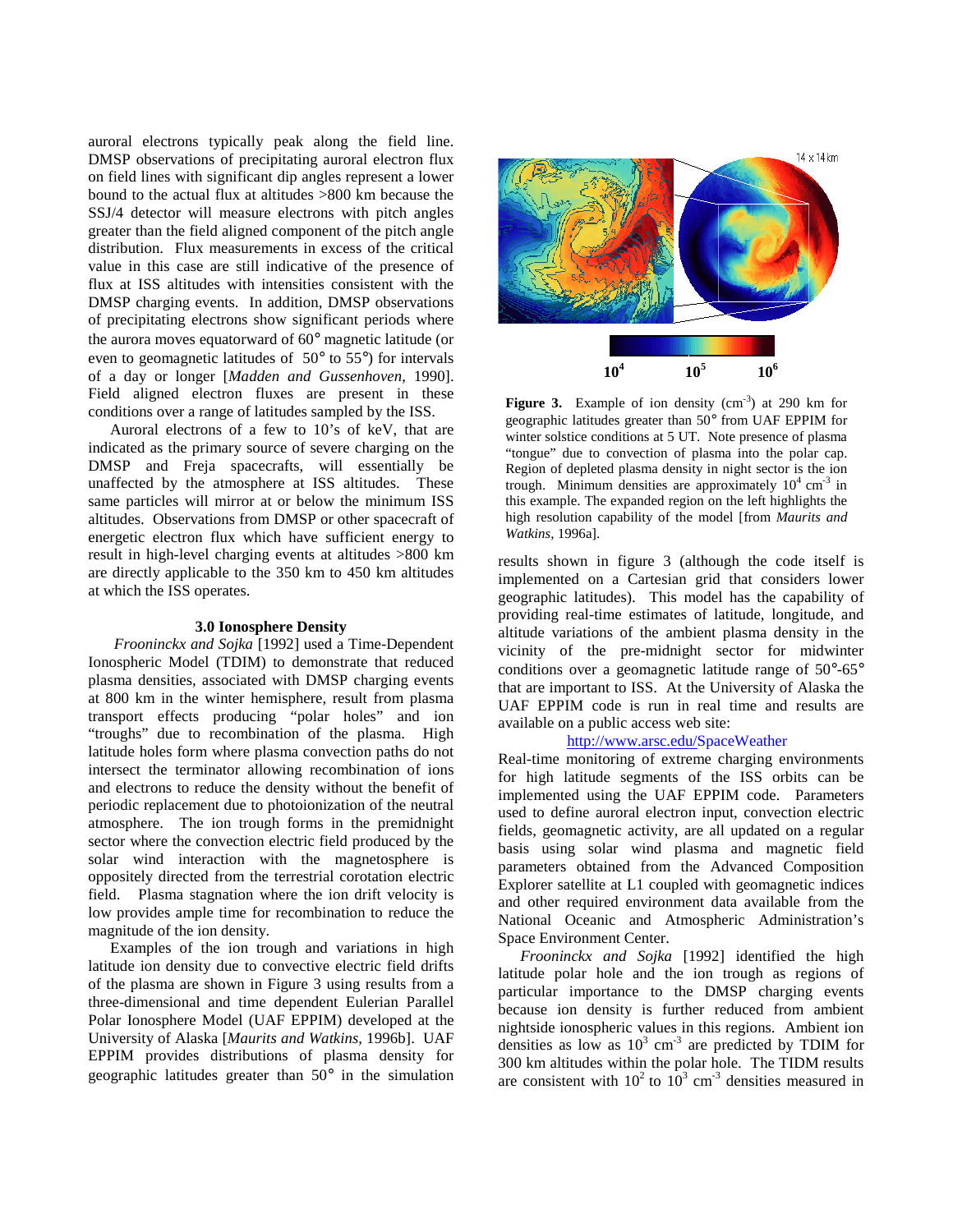



**Figure 4.** Selected UAF EPPIM electron densities at 350 km from a real time run for equinox conditions. Variations in the plasma convection and electron precipitation are due to diurnal variations of the convection electric fields as well as changes in geomagnetic conditions as indicated by the Kp index. Ion densities (=electron density) in the polar holes and troughs are approximately  $10^4$  cm<sup>-3</sup>.

situ by instruments on board the Atmosphere Explorer C (AE-C) satellite in the winter hemisphere for solar minimum conditions at 310±10 km [*Brinton et al*., 1978]. Statistical analysis of AE-C data shows that ion density may vary from values of  $10^3$  to  $10^4$  cm<sup>-3</sup> in the premidnight ion trough region (between 60° and 70° magnetic latitude where the DMSP charging events are most common). Ion densities in the AE-C observations at 310 km are well below the reduced density criteria for low Earth orbit charging and confirm that time-dependent ion models predict realistic depleted densities in the high latitude regions where ISS will encounter auroral precipitation.

A series of electron densities at 350 km (the lowest altitude planned for ISS operations) from a UAF EPPIM run are given in Figure 4 to demonstrate the time dependence of ion density at high latitudes. Ion density is the same as the electron density since the model assumes quasi-neutrality over the entire simulation domain. The sun is at the top of each image where the ion densities are a maximum (local noon). Results are presented for selected times showing the ionospheric response to variations in geomagnetic activity, diurnal variations in

the location of the geomagnetic pole relative to the Earth's rotation axis, and variations in electron precipitation. The minimum latitude of the geographic coordinate system is 50°. Near equinox conditions are present with the sunlit atmosphere extending to the geographic pole. The density over most of the night time region for these conditions is generally much greater than  $10^4$  cm<sup>-3</sup>, exceeding the density threshold for high level charging. However localized regions within the holes and troughs exhibit depleted densities, at or less, than  $10^4$  cm<sup>-3</sup>. Even at equinox there are regions where density depletions may be sufficiently large to provide the conditions necessary for high-level charging in low Earth orbit.

Ionospheric modeling [*Frooninckx and Sojka*, 1992; this paper] and direct observations of ion density at 300 km by the AE-C satellite [*Brinton et al*., 1978] demonstrate that depleted ion densities at altitudes greater than 800 km identified as important to high level low Earth orbit charging can also be found over the range of ISS altitudes. Indeed, typical values of ion density over most of the night time ionosphere for the winter hemisphere are  $10^4$  to  $10^5$  cm<sup>-3</sup> and depletions within polar holes and troughs can be further reduced to levels well below that required for high level charging.

Rapid expansion of auroral precipitation equatorward into the ion trough during the substorm expansion phase is a good candidate for the kind of event that would explain the large number of charging events in the 18 MLT to 24 MLT sector between 60<sup>°</sup> and 75<sup>°</sup> magnetic latitude shown in Figure 1.

The UAF EPPIM code provides a useful method of predicting in advance possible charging conditions along the ISS orbit. Standard ionosphere models used for ISS analysis (IRI90, IRI95) are insufficient for this task because they do not include the important time dependent plasma transport and auroral effects.

## **4.0 Probabilities of ISS Auroral Encounters**

Spacecraft in 50° to 60° inclination orbits are well known to encounter the aurora. For example, auroral observations from Salyut 4, Salyut 6, and Mir (all at 51.6° inclination) as well as passage of the spacecraft through the southern auroral oval are described by *Avakyan et al*. [1991]. The Space Shuttle has been placed in orbits with inclinations as high 57° where auroral observations have been made in both hemisphere. The ISS itself has already encountered the southern auroral oval on a number of occasions with observations of passing through auroral arcs reported by the crew.

Well before launch of the first ISS components, *Purvis et al*. [1994] estimated that ISS will make approximately 80 auroral encounters per year. The statistical analysis assumed the probability of an ISS orbit encountering the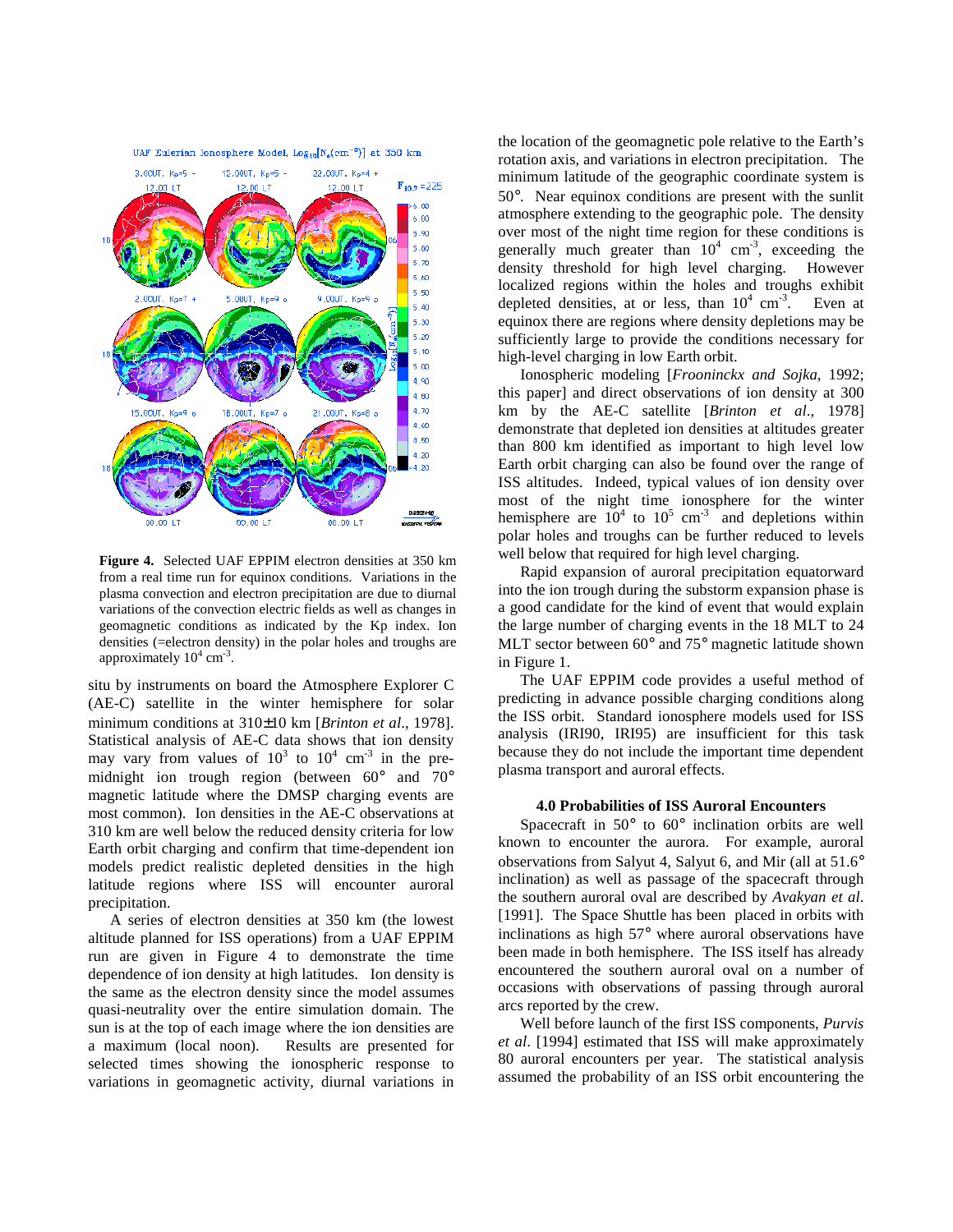aurora is approximated by the fraction of the latitude circle with the same value as the inclination of the spacecraft orbit lies within the auroral oval. No attempt was made to consider diurnal variations of the auroral oval relative to instantaneous locations of the spacecraft since the probability of an orbit passing through its maximum latitude at a given local time was assumed to be equally probable for all local times. Geomagnetic activity was included by increasing the size of the auroral oval as a function of increasing Kp index. The technique is valid since the ISS orbit precession rate is once every 72 days and the spacecraft samples all local times at maximum latitudes during the course of a year.

An independent analysis [*B. Cooke*, 1996] used a more sophisticated technique to count individual orbits that intersect the auroral oval in the northern hemisphere as a function of geomagnetic activity (and doubled the result to obtain total encounter rates for both hemispheres). Results from this analysis for a period of eight years from solar minimum to solar max range varying from a minimum of 179 encounters per year to a maximum value of 302 per year. The average for all eight years was 235 auroral encounters per year of which 145 occur in eclipse conditions.

Neither the *Purvis et al.* nor *Cooke* study included analysis to validate the theoretical results. Work is currently underway at MSFC to validate the auroral crossing predictions using the DMSP midnight boundary index [*Madden and Gussenhoven*, 1990]. An anticipated result of this study will be a resolution to the discrepancy between the approximately 80 encounters per year predicted by *Purvis et al.* and over 200 per year in the *Cooke* results.

# **5.0 Wake Environments**

Theoretical studies [*Al'pert*, 1990] and in situ observations [*Murphy et al*., 1986; *Reasoner et al*., 1986; *Murphy and Katz*, 1989; *Murphy et al*., 1989; *Tribble et al*., 1989] indicate that ambient plasma density in the wake of spacecraft may be reduced by factors of 10 to 100. Ion density over much of the night time regions shown in Figures 3 and 4 for example would be below the critical threshold and any auroral electron input would provide the appropriate conditions for high-level charging.

The maximum ambient plasma densities obtained by *Brinton et al.* [1978] at 300 km in the ion trough region where ISS is most likely to encounter depleted density environments was less than  $10^4$  cm<sup>-3</sup>. Plasma density in spacecraft wakes under these conditions may be further depressed to values less than  $10^3$  cm<sup>-3</sup> or even  $10^2$  cm<sup>-3</sup> (well below the threshold identified in the DMSP and Freja studies for the onset of high-level spacecraft charging). Indeed, reductions of plasma densities by factors of 10 or 100 would reduce the minimum ion

densities identified in the *Brinton et al*. results to such levels that the entire night-side high-latitude region could exhibit plasma densities consistent with low Earth orbit spacecraft charging. Even in the case of maximum densities, the wake effect would allow significant regions of the high latitude polar ionosphere to allow for charging. Auroral electrons penetrating this region lead to excessive negative current collection if the spacecraft or an object in the wake are in eclipse.

# **6.0 Summary and Conclusions**

Satellites at altitudes as low as the ISS orbit may encounter space environments consistent with high-level spacecraft charging. Precipitating electron fluxes are not significantly altered by the atmosphere at altitudes above 200 km so that observations by DMSP or other spacecraft at altitudes above the ISS orbit may be adopted in ISS charging analyses. Ion density may be sufficiently depleted due to recombination on convective paths that do not encounter solar EUV illumination in the winter hemisphere to meet the density threshold identified as critical for charging of the DMSP and Freja spacecraft. The region where the strongest density depletions and energetic particle precipitation is most likely to be encountered by the ISS is the 18 MLT to 24 MLT sector. Finally, the plasma wake formed by the passage of the spacecraft through the ionosphere further reduces the ion density. Isolated dielectric materials in the wake side of the spacecraft may experience significant enhancements in charging in these conditions.

Impact to the ISS is not expected to be important as long as an operational plasma contactor removes the excess charge. In addition, excess free charge must be able to make it to the structure in order to be removed by the plasma contactor. Dielectrics and electrically isolated conductors may collect large amounts of charge in the auroral environment even with the contactors operating. Failure of the plasma contactor and resulting loss of potential control of the ISS could result in high level charging under hazardous conditions. Conditions favorable for extreme charging are localized in space (high latitude and restricted longitude) and time (winter season near solstice) for the ISS orbit and operational problems are therefore easily avoided by space weather monitoring and modification of on-orbit activities if required.

#### **Acknowledgements**

This work was supported in part (JIM and LFN) by NASA Contract NAS8-00187 to Sverdrup Technology, Inc. The authors wish to thank Dr. Bill Cooke (Computer Sciences Corporation) for providing access to his unpublished analysis and helpful discussion on estimating ISS auroral encounter probabilities.